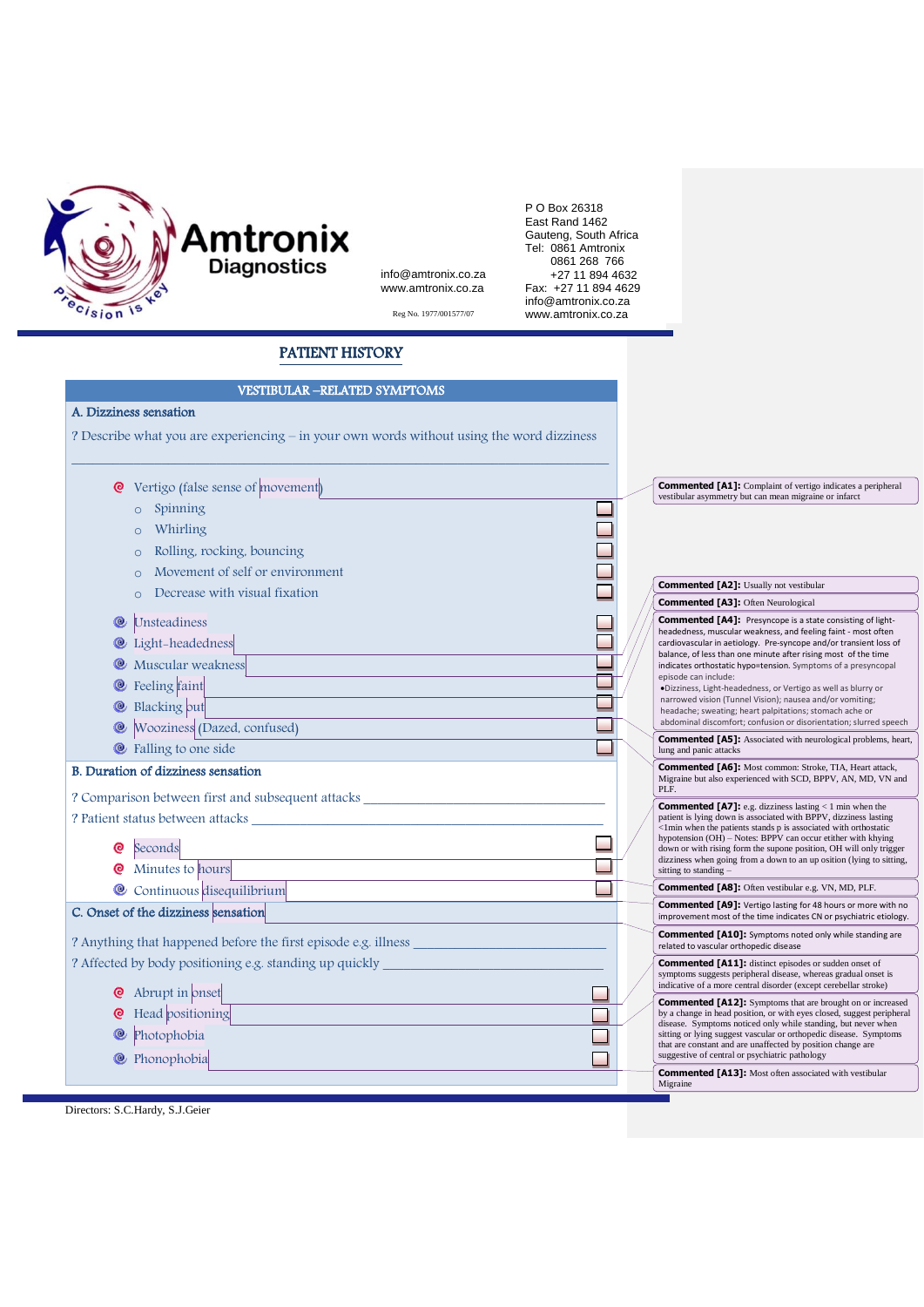|                    | <b>Amtronix</b><br>Diagnostics<br>Rea No. 1977/001577/07                                                                                                                                                                                                                 |                                                                                                                                                                                                                                           | Tel: 0861 amtronix<br>0861 268 766<br>+27 11 894 4632<br>Fax: +27 11 894 469<br>info@amtronix.co.za<br>www.amtronix.co.za |                                                                                                                                                                                                                             |
|--------------------|--------------------------------------------------------------------------------------------------------------------------------------------------------------------------------------------------------------------------------------------------------------------------|-------------------------------------------------------------------------------------------------------------------------------------------------------------------------------------------------------------------------------------------|---------------------------------------------------------------------------------------------------------------------------|-----------------------------------------------------------------------------------------------------------------------------------------------------------------------------------------------------------------------------|
|                    | D. Time course<br>Short (e.g. few days for vestibular neuritis)<br>ତ<br>Recurrent (e.g. Meniere's disease)<br>ଡ<br>Specific head movements (e.g. BPPV)<br>ල<br>E. Associated symptoms<br>@<br>Nausea<br>Vomiting<br><b>@</b><br>@<br>Pale<br>@<br>Sweating               | Dysarthria<br>C<br>Dysphagia<br>o<br><sup>O</sup> Diplopia<br><sup>@</sup> Dysmetria<br><sup>@</sup> Hemiparesis<br><b>C</b> Seizures<br><sup>®</sup> Memory loss / confusion<br><sup>@</sup> Numbness / tingling<br><sup>®</sup> Syncope | J.<br>$\mathcal{L}_{\mathcal{A}}$                                                                                         | <b>Commented [A14]:</b> Usually associated with vestibular disease<br>but common in Gsatro and heart problems.<br><b>Commented [A15]:</b> CNS disease - 4 D's wit asymmetrical<br>muscle weakness points to posterior fossa |
|                    | <b>AUDITORY SYMPTOMS</b><br>-Before, after or during dizziness-<br><b>@</b> Hearing loss                                                                                                                                                                                 |                                                                                                                                                                                                                                           |                                                                                                                           |                                                                                                                                                                                                                             |
|                    | Unilateral / bilateral<br>$\circ$<br>Progressive (e.g. Acoustic neuroma / otosyphilis)<br>$\circ$<br>Fluctuating (e.g. Meniere's disease / Autoimmune disease)<br>$\circ$<br>Sudden decrease (e.g. labyrinthitis)<br>$\circ$<br>Associated with the dizziness<br>$\circ$ |                                                                                                                                                                                                                                           | - 1                                                                                                                       | <b>Commented [A16]:</b> Very often this can give valuable<br>information regarding the affected side.                                                                                                                       |
| <u>ତ</u>           | Tinnitus<br>Laterality<br>$\circ$<br>Intensity<br>$\circ$                                                                                                                                                                                                                |                                                                                                                                                                                                                                           |                                                                                                                           |                                                                                                                                                                                                                             |
| <u>ල</u>           | Distortion of speech                                                                                                                                                                                                                                                     |                                                                                                                                                                                                                                           |                                                                                                                           | <b>Commented [A17]:</b> Differentiating between plateau and roll-<br>over can give information regarding site of lesion                                                                                                     |
| ତ<br>ල<br><u>ତ</u> | Fullness in ear (or head)<br>Pressure<br><b>Blocked</b> feeling                                                                                                                                                                                                          |                                                                                                                                                                                                                                           |                                                                                                                           | <b>Commented [A18]:</b> Often associated with Meniere's disease<br>(MD), Perilymph fistula (PLF) but also acoustic neuronma (AN)                                                                                            |
| ଡ<br>ତ             | Ear pain<br>Discharge                                                                                                                                                                                                                                                    |                                                                                                                                                                                                                                           |                                                                                                                           |                                                                                                                                                                                                                             |

Directors: S.C.Hardy, S.J.Geier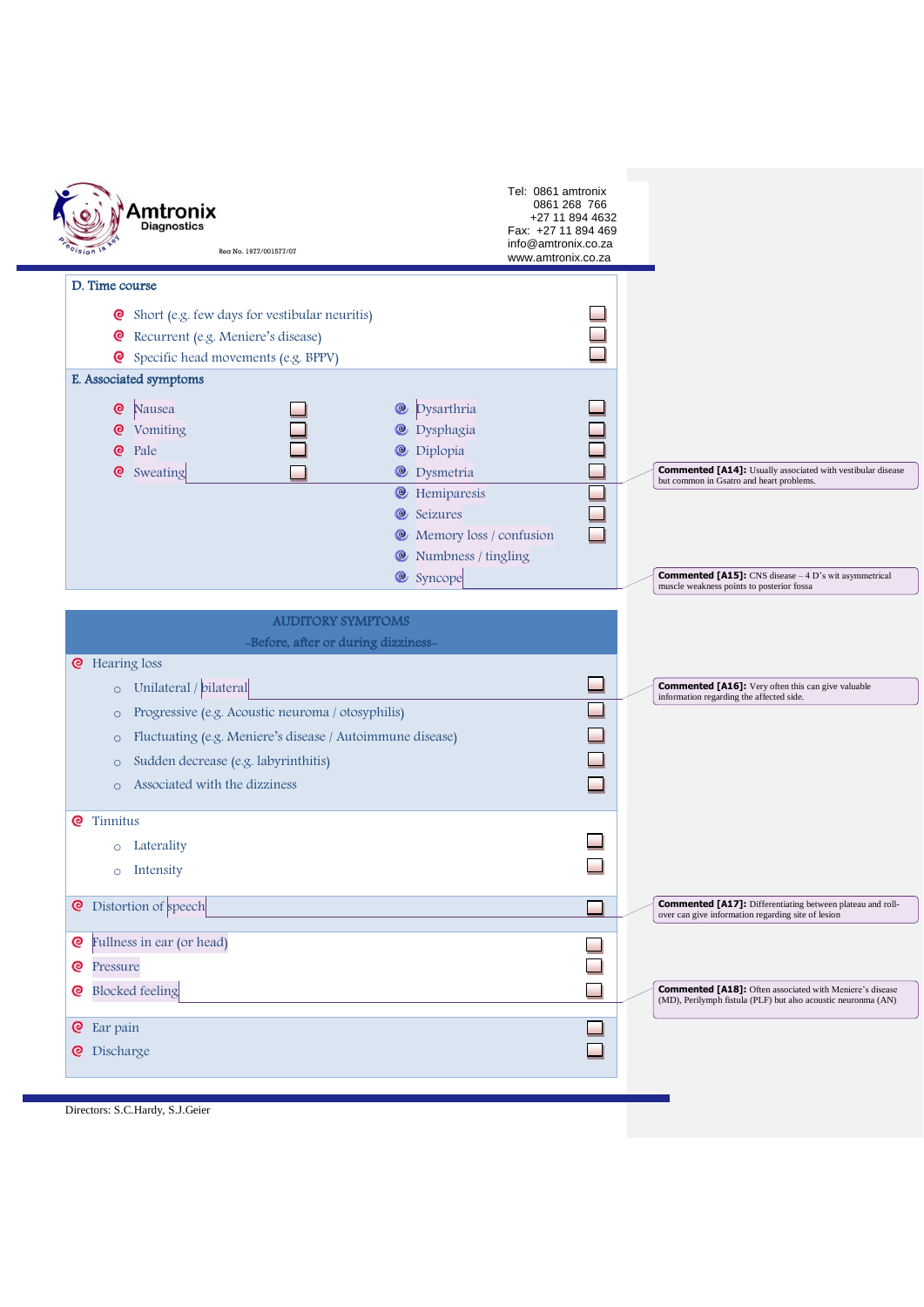